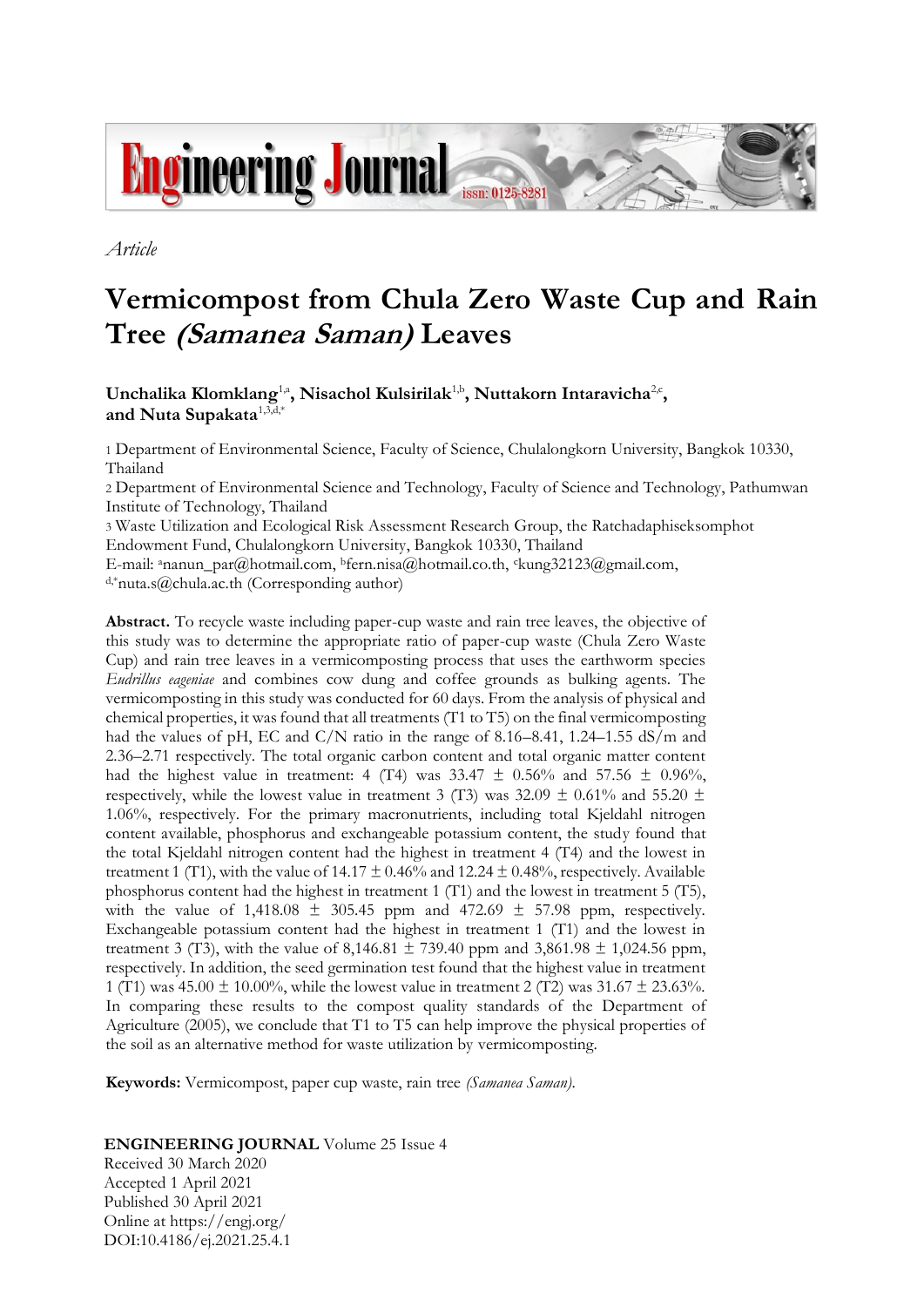## **1. Introduction**

Municipal solid waste (MSW) management poses a major environmental challenge in Thailand. In 2017, the amount of MSW was 27.4 million tons or 75,046 tons of MSW per day, 8.25 million tons of waste were recycled, representing 31% of total MSW, leaving about 5.34 million tons of residue to be disposed of [1]. Waste utilization represents a viable way to reduce that discarded residue.

Cognizant of the solid waste management issues at both national and international levels, Chulalongkorn University established the Chula Zero Waste Project, a five-year plan to guide sustainable waste management within the university. In July 2018, Chula Zero Waste launched a closed-loop bioplastic management project to reduce waste from plastic glasses and straws by using paper cups. The Chula Zero Waste Cups are coated with polylactic acid (PLA), a bioplastic that degrades in six months. Seven canteens at Chulalongkorn University reported the consumption of 690 kg of paper cups, or 63,600 cups, per month. The relatively high volume of cups means a longer degrading time [2].

The rain trees (*Samanea saman*) in Chulalongkorn University's campus, which are over 25 meters high and can live for more than 100 years, produce large quantities of waste all year long, due to their leaves and branches shedding [3]. Suntararak (2014) reported that mixing food scraps and rain tree leaves in compost provided a better alternative to chemical fertilizer (considering the amount of grain produced). This mixed compost soil contained 1.25% nitrogen, 0.15% phosphorus and 0.38% exchangeable potassium, whereas soil without fertilizer has 0.05%, 0.01%, and 0.02% of nitrogen, phosphorus, and potassium, respectively [4].

Composting, especially vermicomposting, is one of the best ways to manage compostable waste. Vermicomposting is a natural technology that involves the biological decomposition and stabilization of organic matter through the interaction of earthworms and microorganisms. They transform physicochemical and biochemical properties of organic matter at a faster rate than composting alone [5]. According to Arumugam et al. (2018), vermicomposting can degrade paper cup waste and change it to high quality vermicompost with high nitrogen, phosphorus and potassium content [6]. Bulking agents play an important role in controlling the various factors of composting, such as moisture content, biodegradation, and the composting or vermicomposting processing time. There are several bulking agents used in the composting or vermicomposting process. Cow dung is a popular bulking agent for its wide availability around the world, especially in agricultural countries like Thailand. Furthermore, as a bulking agent, it can control moisture, bulk density, and C/N ratio [7]. Moreover, Thailand has seen an increased coffee ground waste. According to the Department of Business Development (2017), the expansion of Thailand's coffee business has seen the market value of roasted coffee and instant coffee increase by 7.3% annually in the last five years, resulting in both an

increased domestic coffee consumption and a resulting waste [8]. To reduce the amount of waste taken to landfills, coffee grounds can be used to supplement cow dung as another composting material [9].

This research uses vermicomposting to manage waste from rain tree leaves and paper cups generated at Chulalongkorn University, using a combination of cow dung and coffee grounds as a bulking agent.

# **2. Materials and Methods**

## **2.1. Materials**

The paper cup waste was collected from the Chula Zero Waste Project, Chulalongkorn University, and then cleaned with water and cut into 2-cm-long pieces. The rain tree leaves were collected from the Chulalongkorn University campus. Both raw materials were dried in the oven at 70°C to a constant weight [10]. The vermicompost requires bulking agents to enhance the degradation process. Bulking agents have many important functions in composting and vermicomposting processes, such as controlling the pH, moisture content, bulk density, carbon-to-nitrogen ratio, and aeration [7]. Cow dung was brought in from Thunhikorn shop, while the coffee grounds were obtained from Terracotta, a Chulalongkorn University coffee shop. The bulking agents were dried under sunlight for a week [11]. All raw materials and bulking agents were given a physical-chemical analysis before experimentation (Table 1).

The adult epigeic earthworm (*Eudrillus eugeinea*) was obtained from Baan Sai Duean Farm, Bangkok, Thailand. Epigeic earthworms are the most suitable earthworm group to use in the vermicomposting process because they have the most degradation efficiency, are distributed throughout the world, and tolerate a wide array of environments [11].

Table 1.Analytical methods for physical-chemical properties.

| Parameters              | Instrument/Method                |
|-------------------------|----------------------------------|
| $C/N$ Ratio             | Using results from TOC and       |
|                         | TKN analysis                     |
| рH                      | pH meter (UB-10 Denver)          |
| EC(ds/m)                | Conductivity meter (Hach         |
|                         | Senion156)                       |
| TKN $(\%)$              | Kjeldahl method (Kjelflex k-360) |
| Available P<br>(ppm)    | Ascorbic acid sulfomolybdo-      |
|                         | phosphate blue color method      |
|                         | (Spectrophotometer, Spectro sc)  |
| Exchangeable K<br>(ppm) | Atomic Absorption                |
|                         | Spectrophotometry (Agilent,      |
|                         | 240AA)                           |
| TOC $(\%)$              | Total organic carbon analyzer    |
|                         | with Solid Analyzer              |
|                         | (SHIMADZU, TOCVCPH)              |
| TOM $(\%)$              | Using results from TOC           |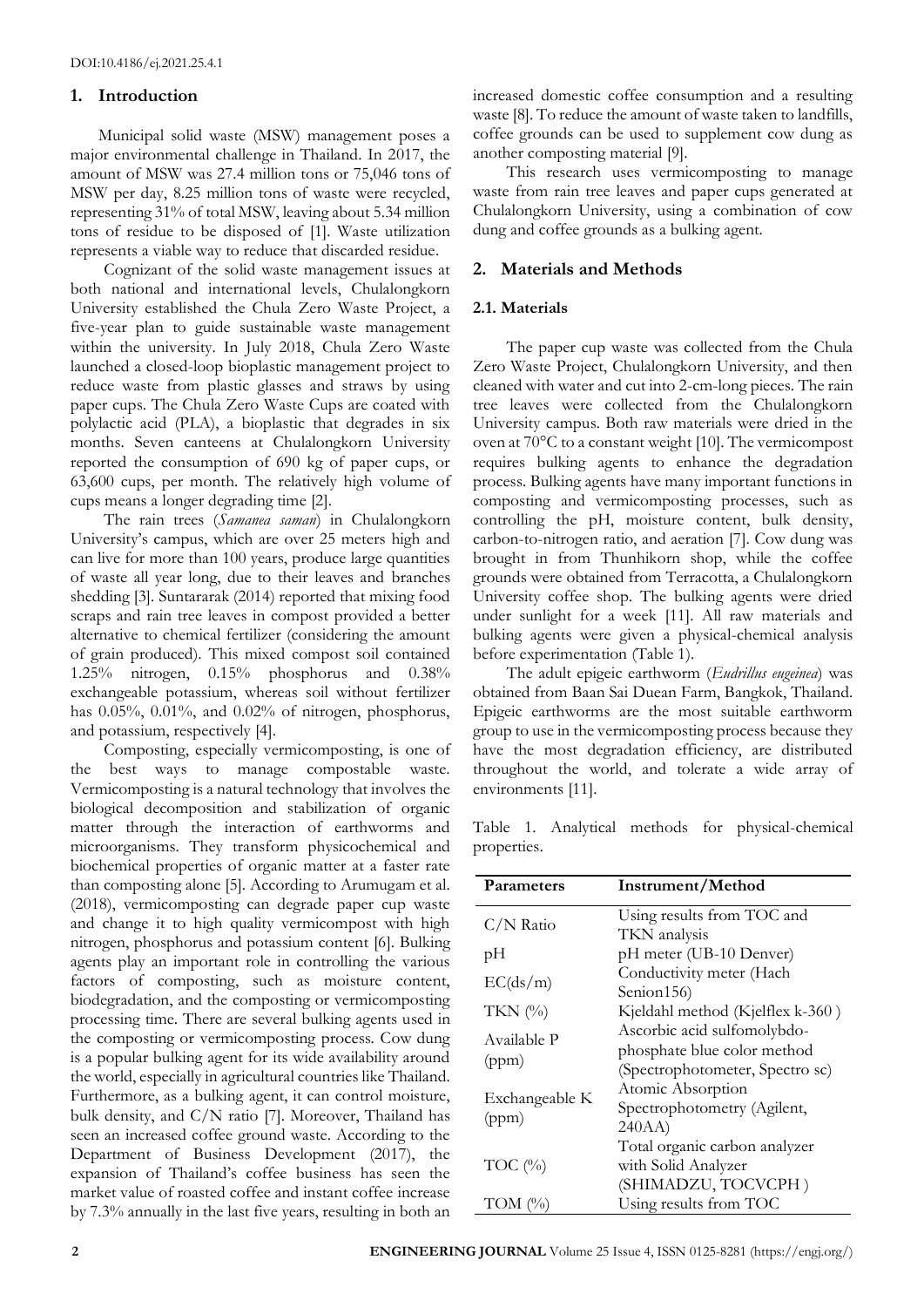#### **2.2. Experimental Design**

To study the appropriate ratios of paper cup waste and rain tree leaves, this study used earthworm and<br>microbial activators (PD1) to activate the microbial activators (PD1) to activate the vermicomposting process, with a cow dung and coffee ground mixture as a bulking agent. There are five treatments and three replicates of each treatment using Completely Randomized Design (CRD). The composition of vermicomposting materials was tested with different ratios, as shown in Table 2.

Table 2. Composition of vermicomposting materials in different treatments.

| Treatment      | Composition (g) |           |             |                     | $C/N^{**}$ |
|----------------|-----------------|-----------|-------------|---------------------|------------|
|                | Paper cup       | Rain tree | Cow         | Coffee              | Ratio      |
|                | waste           | leaves    | $d$ ung $*$ | ground <sup>*</sup> |            |
| T1             | 1000            | $\Omega$  | 200         | 450                 | 30         |
| T2             | 950             | 50        | 200         | 450                 | 30         |
| T <sub>3</sub> | 900             | 100       | 200         | 450                 | 30         |
| <b>T4</b>      | 850             | 150       | 200         | 450                 | 30         |
| T <sub>5</sub> | 800             | 200       | 200         | 450                 | 30         |

\*Proper ratio of cow dung and coffee grounds as bulking agent used in composting or vermicomposting [9].

\*\*C/N ratio of raw materials; Total Kjeldahl nitrogen.

The process for all of the raw materials in each replicate was carried out in 20-liter plastic containers (29.5 cm in diameter and 38.2 cm in height). After mixing all raw materials, the carbon-to-nitrogen ratio in the initial vermicomposting was adjusted to 30/1 by adding urea fertilizer of 22.83 g, 20.91 g, 19.00 g, 17.01 g, and 15.20 g to T1, T2, T3, T4, and T5 respectively. In addition, microbial activator named PD1, one of the commercial microbial products often used to enhance the composting process in the compost mixture consisting of 2 strains of bacteria in Genus *Bacillus* sp., 2 strains of Actinomyces in Genus *Streptomyces* sp., and 4 strains of fungi that include *Scopulariopsis* sp., *Helicomyces* sp., *Chaetomium* sp., and *Trichoderma* sp. [12-13], was added to initiate the vermicomposting process in PD1/compost mixture with the ratio of 10 ml /500 g. They were then left for 17 days or until the temperature in the vermicompost pile decreased for equilibration and gas elimination (turned over every day). Then, 30 g of adult worms of the same size were released to each treatment. All treatments were placed on wood pallets in the trail area for 60 days and covered with a container lid.

During the vermicomposting, various factors need to be controlled:

1) Moisture content should be maintained in the range of 40%–65%. If moisture content is lower than 40%, the treatment must include the spraying of water. If moisture content is higher than 65%, the vermicompost will need to be turned over, to allow for the water in the treatment to evaporate.

- 2) pH should be in the range of 5.5-9 throughout the vermicomposting period. Generally, vermicomposting will see a slight decrease in pH. If the value is lower than 5.5, lime  $(CaCO<sub>3</sub>)$  will need to be added, to bring the pH up to the appropriate range.
- 3) Vermicomposting is an aerobic degradation process that helps microorganisms completely decompose. If there is not enough oxygen, it will cause an anaerobic digestion process that may cause odor problems. To add oxygen to the treatments, the vermicompost will need to be turned over every day [14]. Furthermore, turning over the vermicompost can help eliminate volatile gases that are toxic to earthworms [9].

## **2.3. Sampling**

All vermicomposting samples were collected on days 15, 30, 45 and 60. The samples were mixed and then picked out with a sieve to separate the earthworms. Afterwards, the samples without earthworms were airdried overnight and placed on top of stainless-steel 2-mm and 0.5-mm sieves. The air-dried samples are then put through a physical-chemical analysis.

#### **2.4. Physical and Chemical Analysis**

The vermicompost's physical and chemical characteristics were tested, following the operation manual guidelines for analyzing plants, fertilizer and soil improvement from Land Development Department of Thailand, as shown in Table 1.

## **2.5. Seed Germination Test**

The phytotoxicity of the final vermicompost was assessed with a seed germination test that uses aqueous extracts from vermicompost. Samples from each treatment (15 replicates) were mixed with distilled water at a ratio of 1:5  $(w/w)$  and were shaken for one hour, then filtered by 0.22-μm-filter membrane. The 2 mL extract was dropped onto a 90-mm diameter sterilized filter paper in a sterile Petri dish; 20 maize seeds were also put into the dish. The seeds were incubated at 25°C under dark conditions for 48 hours. As a control, the test was done using the same method but with deionized water instead of vermicompost extract. After 48 hours, the number of seeds in each dish was determined [9].

The percentage of seed germination (SG) was calculated using the following equation [15]:

$$
\%SG = \frac{\text{Number of germinated seeds}}{\text{Number of total seeds}} \times 100
$$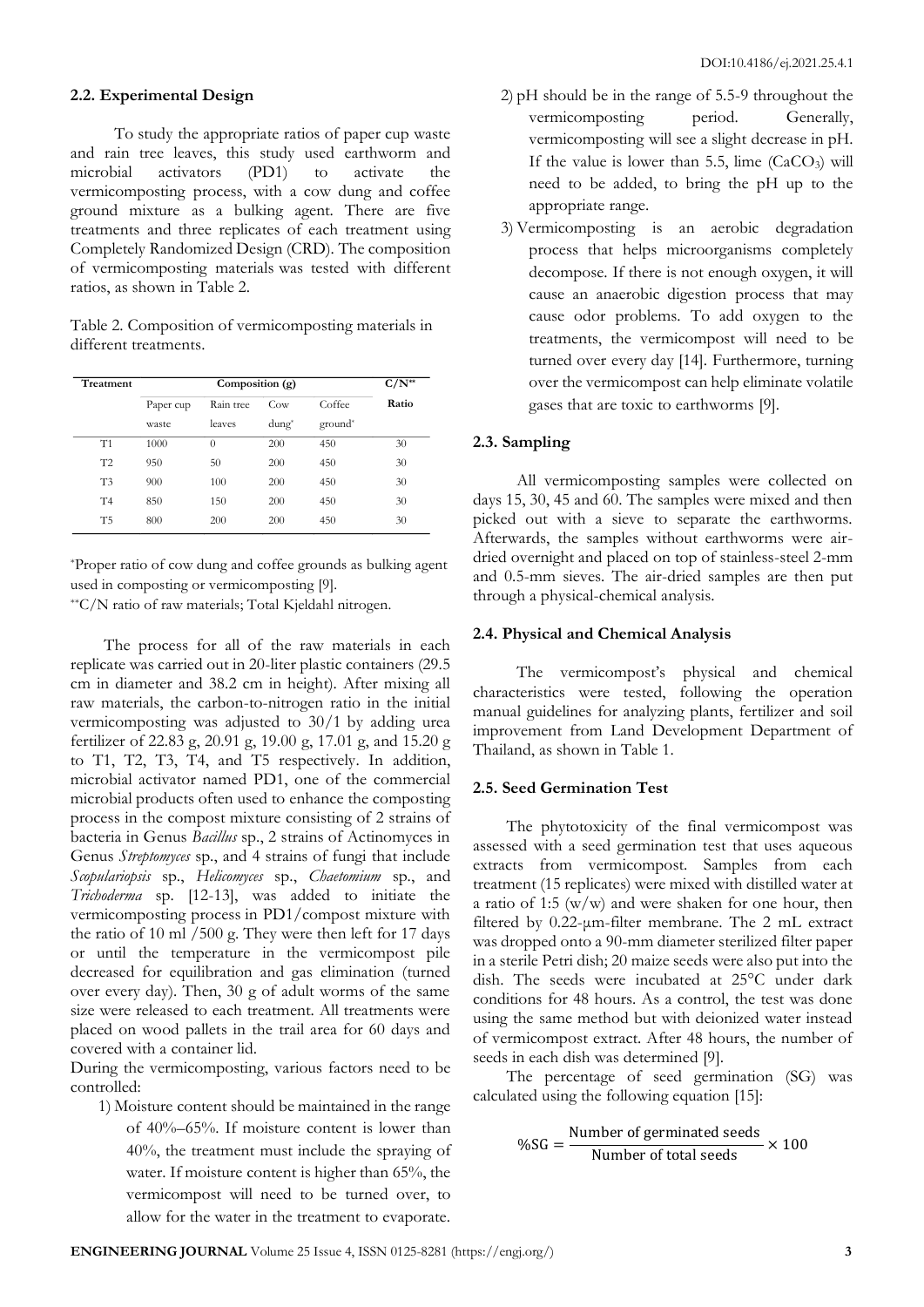## **2.6. Statistical Analysis**

The data were analyzed using a one-way analysis of variance (ANOVA) followed by Duncan's Multiple Range Tests (DMRT) for the comparison of the means at the significance level of 0.05.

The vermicomposting processes are shown in Fig. 1.



Fig. 1. Flowchart of the vermicomposting processes.

# **3. Results and Discussion**

## **3.1. Chemical Properties of Raw Materials**

Based on the chemical analysis of the raw material before vermicomposting, as shown in Table 3, the paper cup waste has the highest carbon-to-nitrogen ratio (C/N ratio) of 1,763.74, indicating that it is a slowly degraded material. Therefore, the used of paper cup waste as the raw material for vermicomposting is necessary to use other raw materials together in order to produce faster degradation with the initial carbon-to-nitrogen ratio of 25:1 which is suitable for composting [16]. Coffee ground, rain tree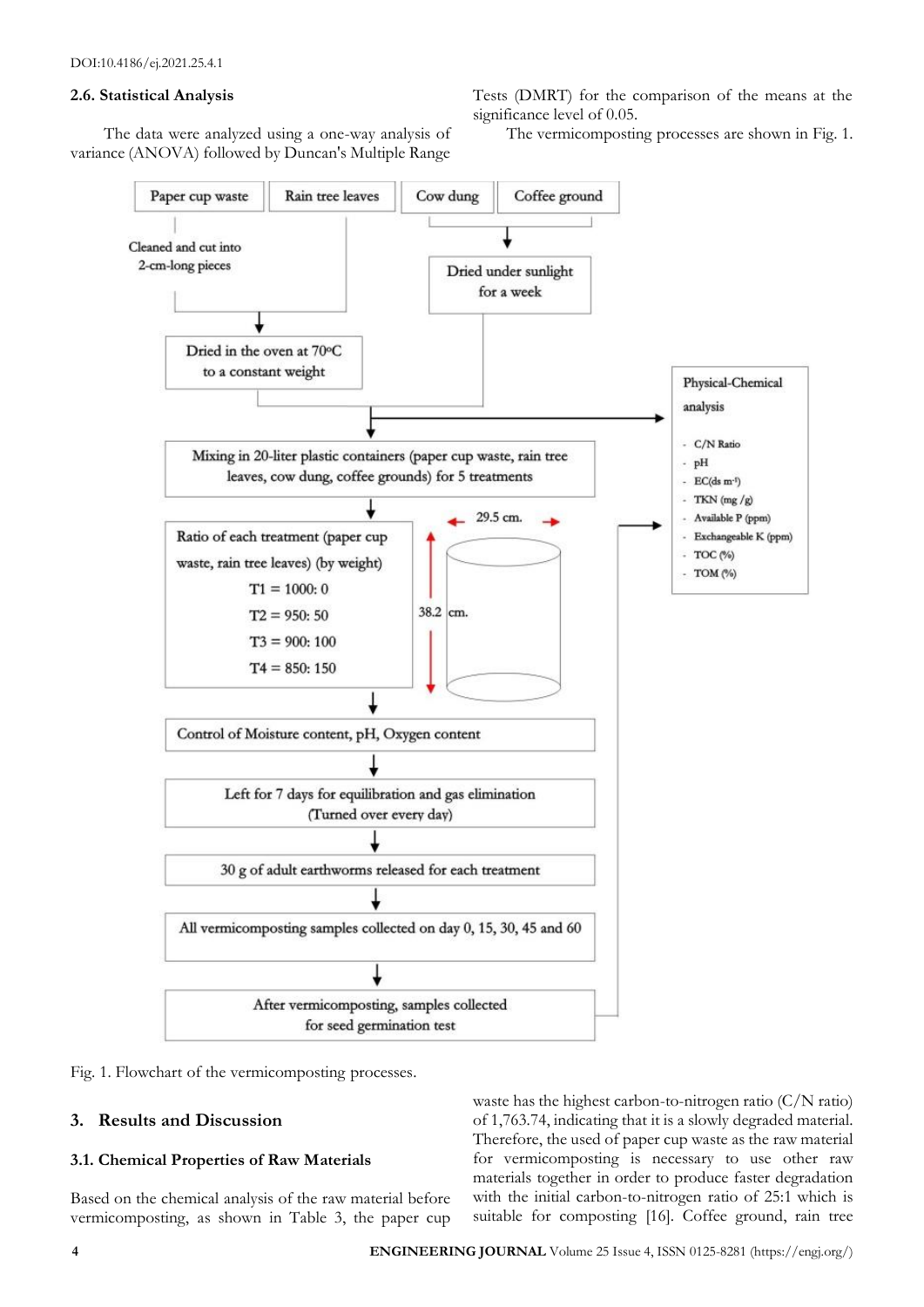leaves, and cow dung have the lower in carbon-to-nitrogen ratio, respectively. Rain tree leaves have the highest amount of total kjeldahl nitrogen, total organic carbon, and total organic matter is 2.62±0.066, 45.54±1.72 and 78.33±2.96, respectively. Cow dung has the most amount

of available phosphorus and exchangeable potassium is 2,854.99±143.97 and 27,465.68±1,714.87 ppm, respectively. As shown in Table 3.

|                   | Raw materials            |                                  |                             |                       |  |
|-------------------|--------------------------|----------------------------------|-----------------------------|-----------------------|--|
| <b>Parameters</b> | Paper Cup<br>Waste (PCW) | <b>Rain Tree</b><br>Leaves (RTL) | Cow dung<br>$\mathbf{(CD)}$ | Coffee<br>Ground (CG) |  |
| $C/N$ ratio       | 1763.74                  | 17.39                            | 15.37                       | 17.58                 |  |
| $\%$ TKN*         | $0.0213 \pm 0.001$       | $2.62 \pm 0.01$                  | $1.38 \pm 0.04$             | $1.81 \pm 0.01$       |  |
| Available P (ppm) | $201.51 \pm 33.10$       | $376.65 \pm 70.19$               | 2,854.99                    | $410.55 \pm 23.52$    |  |
|                   |                          |                                  | ±143.97                     |                       |  |
| Exchangeable K    | 12.003                   | 6,385.81                         | 27,465.68                   | 3,777.78              |  |
| (ppm)             | $\pm 2.66$               | $+916.26$                        | ±1,714.87                   | ±173.61               |  |
| $\%$ TOC          | $37.49 \pm 0.71$         | $45.54 \pm 1.72$                 | $21.28 \pm 1.58$            | $31.82 \pm 0.56$      |  |
| $\%$ TOM          | $64.49 \pm 1.22$         | 78.33±2.96                       | $36.60 \pm 2.72$            | $54.73 \pm 0.97$      |  |

Table 3. Chemical properties of raw materials used for vermicomposting.

\* Total Kjeldahl nitrogen (TKN) content of raw materials.



Fig. 2. Physical characteristics of vermicompost in treatments T1 to T5 on days 0, 15, 30, 45 and 60.

## **3.2. Physical Characteristics of Vermicompost**

The study looked at the physical characteristics of the raw material used during vermicomposting. All treatments were observed at the initial vermicomposting on day 0 and continued into day 30; the vermicompost had heterogeneous characteristics because it could be separated into pieces of raw materials used in vermicomposting, those raw materials being paper cup waste and rain tree leaves. But, when vermicomposted from day 45 to day 60, the texture of vermicompost became homogeneous, which cannot be separated as raw materials. Therefore, the texture of T1 to T5, composted within a 60-day period, was similar to dark brown organic matter, as shown in Fig. 2.

## **3.3. Chemical Characteristics of Raw Materials During Vermicomposting from Chula Zero Waste Cups and Rain Tree (Samanea Saman) Leaves**

#### 3.3.1. Temperature

In the initial vermicomposting, the temperature in the vermicompost piles increased rapidly, a result of the heat generated by microbial degradation. The temperature subsequently decreased, at a gradual rate, to eventually reach the mesophilic phase of composting, which is primarily caused by the degradation of mesophilic bacteria (bacteria that grow well in a 25°–45°C temperature range). The temperature in the vermicompost pile did not rise above 45 °C [17] and it remained the same until the maturation of vermicomposting, which is akin to traditional composting.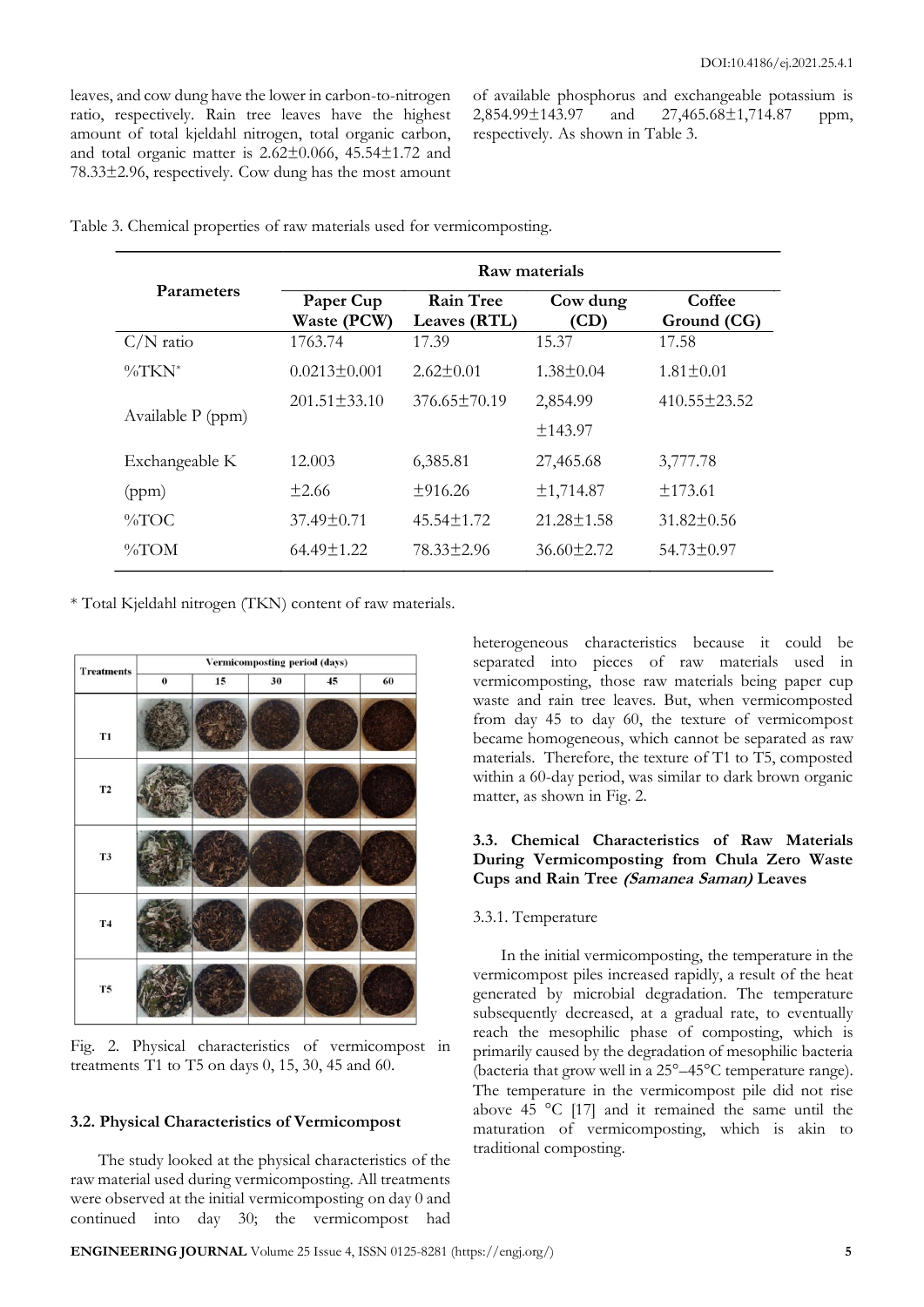## 3.3.2. pH

The variation of pH value was affected by the organic compound decomposition during vermicomposting [16]. The vermicomposting pH values on days 15, 30 and 45 tended to increase in all treatments, with values in the range of 7.25–8.18, which the value that in the range (pH value is 7–9) with high degradation rate [17]. The final vermicomposting pH values of all treatments were not significantly different ( $p > 0.05$ ) (Fig. 3), with values in the range of 8.16–8.41. These adhere to the Thai Agricultural Standard TAS9503-2005 for compost [18], which state that the appropriate pH value must fall in the range of 5.5– 8.5.

Moreover, in the initial vermicomposting, the pH value may have decreased due to easily degraded organic materials rapidly decomposing and producing CO2, ammonium ions,  $NO<sub>3</sub>$ , and volatile organic acids in the system [19-20]. Subsequently, the pH values increased rapidly until entering an alkaline state with values in the range of 8–9, caused by organic acid generated from the decomposition process of the microorganisms. Being a source of carbon, their ammonium ions increased the pH values in the system, resulting in reduced acidity [17].

In addition, a pH value higher than 8 helps to promote the degradation process and reduces forms of nitrogen compounds that can dissolve and become ammonium compounds. This can affect the pH value of the system, adding alkalinity. When raw materials decompose and begin to stabilize, their pH value measures in the range of 7–8 and remains at that level until the final vermicomposting.



Fig. 3. Comparison of pH value of all treatments on the final vermicompost.

#### 3.3.3. Electrical conductivity (EC)

From the initiation to final vermicomposting (on days 15, 30, 45 and 60) EC values tend to increase in all treatments, with values in the range of 1.13–1.55 dS/m. In the final vermicomposting, the EC values of all treatments were not significantly different ( $p > 0.05$ ) (Fig. 4), with values in the range of 1.24–1.55 dS/m, which adhere to the Thai Agricultural Standard TAS9503-2005 for compost [18]. However, the appropriate EC value must not be greater than 6 dS/m due to higher value of EC will cause phytotoxicity. EC was the value of soluble salt effecting to roots more difficult to absorb water causing dehydration in plants [21]. The increase in EC values could be explained by the generation of mineral ions from the earthworms' ingestion and excretions, and the release of minerals from the decomposition of organic matter, in cation form, during vermicomposting [6, 22].



Fig. 4. Comparison of electrical conductivity values of all treatments on the final vermicompost.

#### 3.3.4. Total organic carbon (TOC)

Total organic carbon content gradually declined from initial to final vermicomposting in all treatments (on days 15, 30, 45 and 60). In the final vermicomposting, T4 had the highest total organic carbon content by weight of 33.47±0.56 %, followed by T1 (33.16±0.25%), T5  $(32.91 \pm 0.41\%)$ , T2  $(32.44 \pm 0.78\%)$  and T3  $(32.09 \pm 0.61\%)$ , respectively. However, the total organic carbon content of all treatments was not significantly different ( $p > 0.05$ ) (Fig. 5). The reduction of total organic carbon content could be attributed to the decomposition of organic matter, including carbon loss from microbial respiration and the carbon needed to create microbial cell elements [21]. Moreover, Zhi-wei et al., (2019) reported that the earthworm has the ability to use organic waste as a carbon/energy source and convert it into their biomass [23].



Fig. 5. Comparison of total organic carbon values of all treatments on the final vermicompost.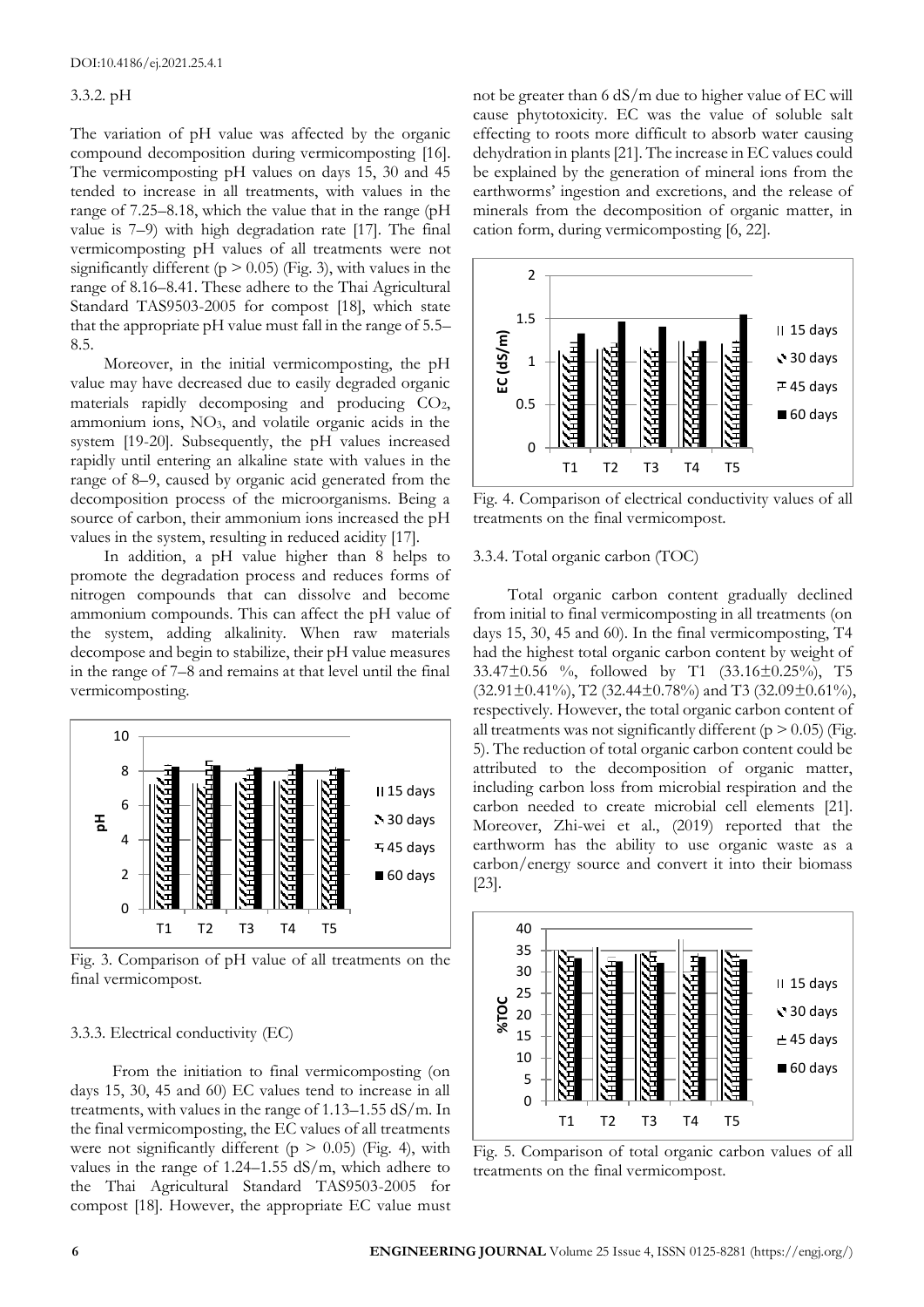#### 3.3.5. Total organic matter (TOM)

Total organic matter content gradually declined from initial to final vermicomposting (on days 15, 30, 45 and 60) in all treatments. In the final vermicomposting, T4 had the highest total organic matter content of 57.56±0.96 % by weight, followed by T1 (57.04±0.42%), T5 (56.61±0.71%), T2 (55.79±1.35%) and T3 (55.20±1.06%), respectively, which present the same tendency compared to the total organic carbon content. However, the total organic carbon content of all treatments was not significantly different ( $p > 0.05$ ) (Fig. 6), which adhere to the Thai Agricultural Standard TAS9503-2005 for compost [18], which states that total organic carbon content must make up at least 30% of total weight. The reduction of total organic matter content has the same cause as the reduction of the total organic carbon content (in 3.3.4).



Fig. 6. Comparison of total organic matter values of all treatments on the final vermicompost.

#### 3.3.6. Total Kjeldahl nitrogen

The total Kjeldahl nitrogen content of all treatments tends to increase from the initial to final vermicomposting (on days 15, 30, 45 and 60). In the final vermicomposting, total nitrogen content of all treatments was significantly different ( $p \leq 0.05$ ) (Fig. 7). T4 had the highest total Kjeldahl nitrogen content of 14.17±0.46%, followed by T3 (13.59±0.82%), T5 (13.52±0.32%), T2 (13.23±0.82%) and T1 (12.24±0.48%), respectively. However, total nitrogen content of all treatments adheres to the Thai Agricultural Standard TAS9503-2005 for compost [18], with total nitrogen content required to make up at least 1.0 % of the total weight. Negi et al. (2018) presented nitrogen immobilization in compost as the cause of the increase in total Kjeldahl nitrogen content [24]. The mineralization of organic nitrogen through ammonification, ammonium volatilization and  $CO<sub>2</sub>$ emission increased nitrogen content in the final vermicompost.



Fig. 7. Comparison of total Kjeldahl nitrogen values of all treatments on the final vermicompost.

## 3.3.7. Available phosphorus

In the final vermicomposting, available phosphorus content of all treatments including T1 (707.81±83.07 ppm), T2 (502.83±114.26 ppm), T3 (728.81±257.48 ppm), T4 (589.45±81.55 ppm) and T5 (472.69±57.98 ppm) was not significantly different ( $p > 0.05$ ) (Fig. 8). The available phosphorus content in all treatments did not adhere to the Thai Agricultural Standard TAS9503-2005 for compost [18], which determines that the value must make up at least 0.5% of total weight or 5,000 ppm.

The increase in available P can be witnessed by the activity of microbes and earthworms. When microorganisms decompose organic matter, they produce acid, an important mechanism for solubilization of insoluble phosphorus [20]. Those organic acids that are important to phosphorus solubilization are carbonic, nitric, and sulfuric [22]. The microflora in the gut and cast of earthworms, along with secreted mucus, plays an important role in increasing phosphorus content in vermicomposting [19]. Furthermore, all treatments have mixed cow dung. Based on an analysis of chemical properties, there were 2,854.99±143.97 ppm of phosphorus content detected, making it possible that the increase of available phosphorus in vermicompost cause this, as well [6]. The reduction of available phosphorus content is caused by the use of phosphorus as an energy source by microorganisms [24].



Fig. 8. Comparison of available phosphorus values of all treatments on the final vermicompost.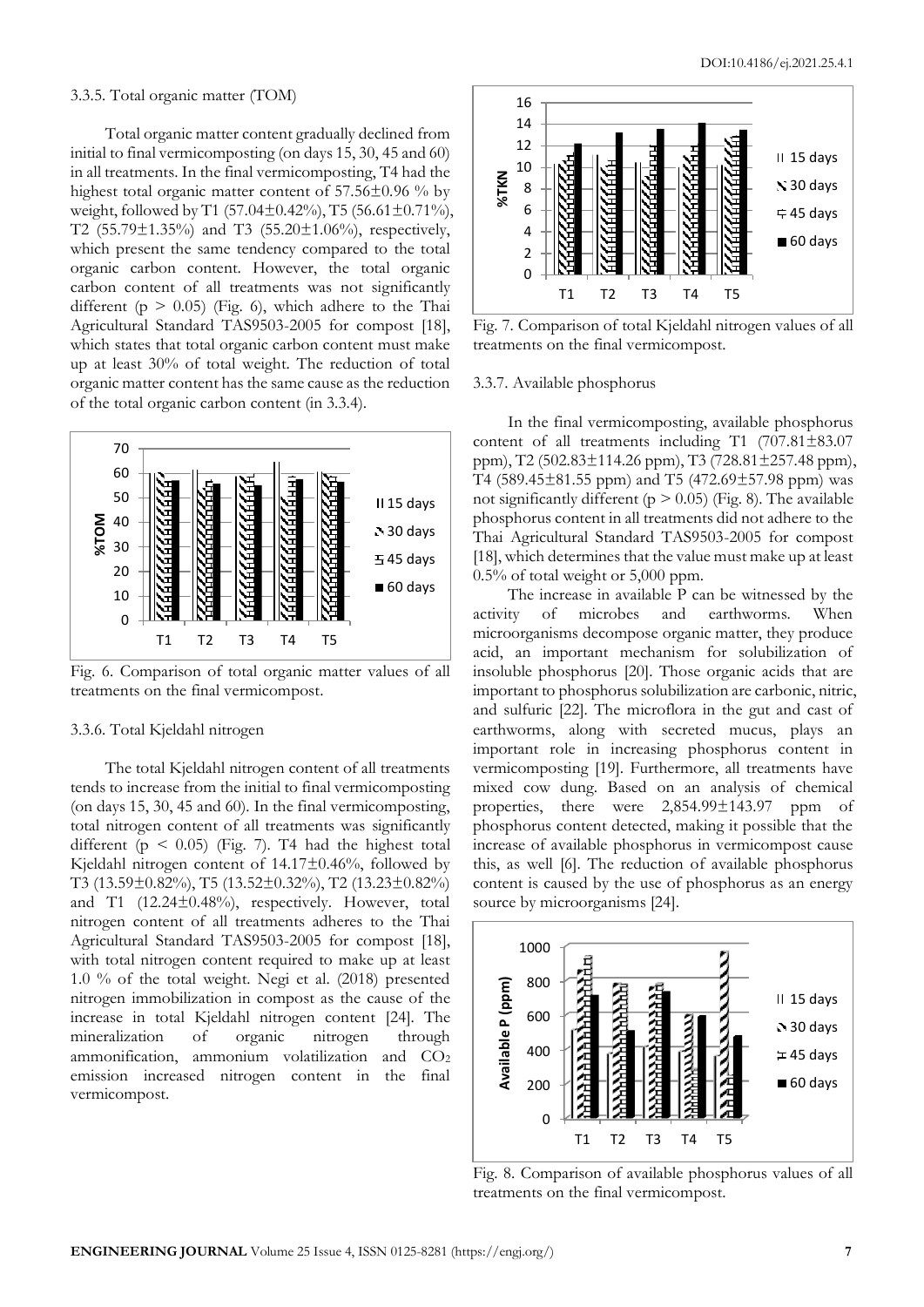#### 3.3.8. Exchangeable potassium

In the final vermicomposting, exchangeable potassium content of T5 had the highest exchangeable potassium content of 5,505.15±360.32 ppm and was significantly different  $(p \le 0.05)$  from T1 (4,239.32±184.38 ppm), T4 (4,089.58±385.16 ppm), T2  $(4,143.41\pm384.22$  ppm) and T3  $(3,861.98\pm1,024.56$  ppm) as shown in Fig. 9. The exchangeable potassium content in T5 adhere to the Thai Agricultural Standard TAS9503- 2005 for compost [18], which determines that the value must be at least 0.5% of total weight or 5,000 ppm. Khatua et al., (2018) reported that the microflora in the gut and cast of earthworms, along with secreted mucus, plays an important role in increasing potassium content in vermicompost, as well as increasing the potassium content [19]. As shown in Table 3, rain tree leaves contain high amount of exchangeable potassium. Therefore, adding more rain tree leaves in the treatments will help to increase exchangeable potassium in vermicompost.



Fig. 9. Comparison of exchangeable potassium values of all treatments on the final vermicompost.

3.3.9. C/N ratio

The C/N ratio of all treatment tends to decrease gradually from the initial to final vermicomposting (on days 15, 30, 45 and 60) with values in the range of 2.36– 3.44. In the final vermicomposting, T1 had the highest of C/N ratio of 2.71% because T1 was the ratio with the most amount of paper cup waste. The chemical properties analysis of paper cup waste found that the initial high C/N ratio affected the final vermicomposting and was a high  $C/N$  ratio. This was followed by T2 (2.46), T5 (2.44), T3  $(2.37)$ , and T4  $(2.36)$ , respectively. However, the C/N ratio of all treatments was not significantly different ( $p > 0.05$ ) (Fig. 10), adhering to the Thai Agricultural Standard TAS9503-2005 for compost [18], which determines that the appropriate  $C/N$  ratio must not be greater than  $20/1$ .



Fig. 10. Comparison of C/N ratio values of all treatments on the final vermicompost.

## **3.4. Seed Germination Test**

From the study of the seed germination test, which act as biological parameters for assessing phytotoxicity, it was found that T1 had the highest percentage of seed germination of 45.00±10.00%, followed by T3  $(41.67 \pm 24.66\%)$ , T4 $(35.00 \pm 22.91\%)$ , T5 $(33.33 \pm 24.66\%)$ and T2 (31.67±23.63%), respectively. However, the percentage of seed germination for all treatments was not significantly different ( $p > 0.05$ ), as shown in Table 4.

Table 4.Seed germination (SG) of maize seeds in each treatment of vermicompost.

| Treatment       | SG $(\%)$ |
|-----------------|-----------|
| deionized water | 15.00     |
| T1              | 45.00     |
| T2              | 31.67     |
| T <sub>3</sub>  | 41.67     |
| T <sub>4</sub>  | 35.00     |
| T5              | 33.33     |
|                 |           |

## **4. Conclusions**

This study focuses on the use of organic waste as raw materials for vermicomposting at Chulalongkorn University. The objective of this study was to investigate the appropriate ratio of paper cup waste to rain tree leaves in vermicomposting. There were five treatments (T1 to T5), with each treatment using paper cup waste and rain tree leaves in different ratios, mixed with bulking agents of cow dung and coffee grounds. The result from physical and chemical property analysis of all treatments on the final vermicompost found that the vermicomposting process T1 to T5 in a 60-day period can be used to decompose waste from paper cups and rain tree leaves.

For physical properties, the vermicompost texture of all treatments was similar to dark brown organic matter, while the EC values were not significantly different  $(p \ge 0.05)$ . Chemical properties, the values of pH, total organic carbon, total organic matter, C/N ratio, and available phosphorus were not significantly different (p≥0.05), while the primary macronutrients (total Kjeldahl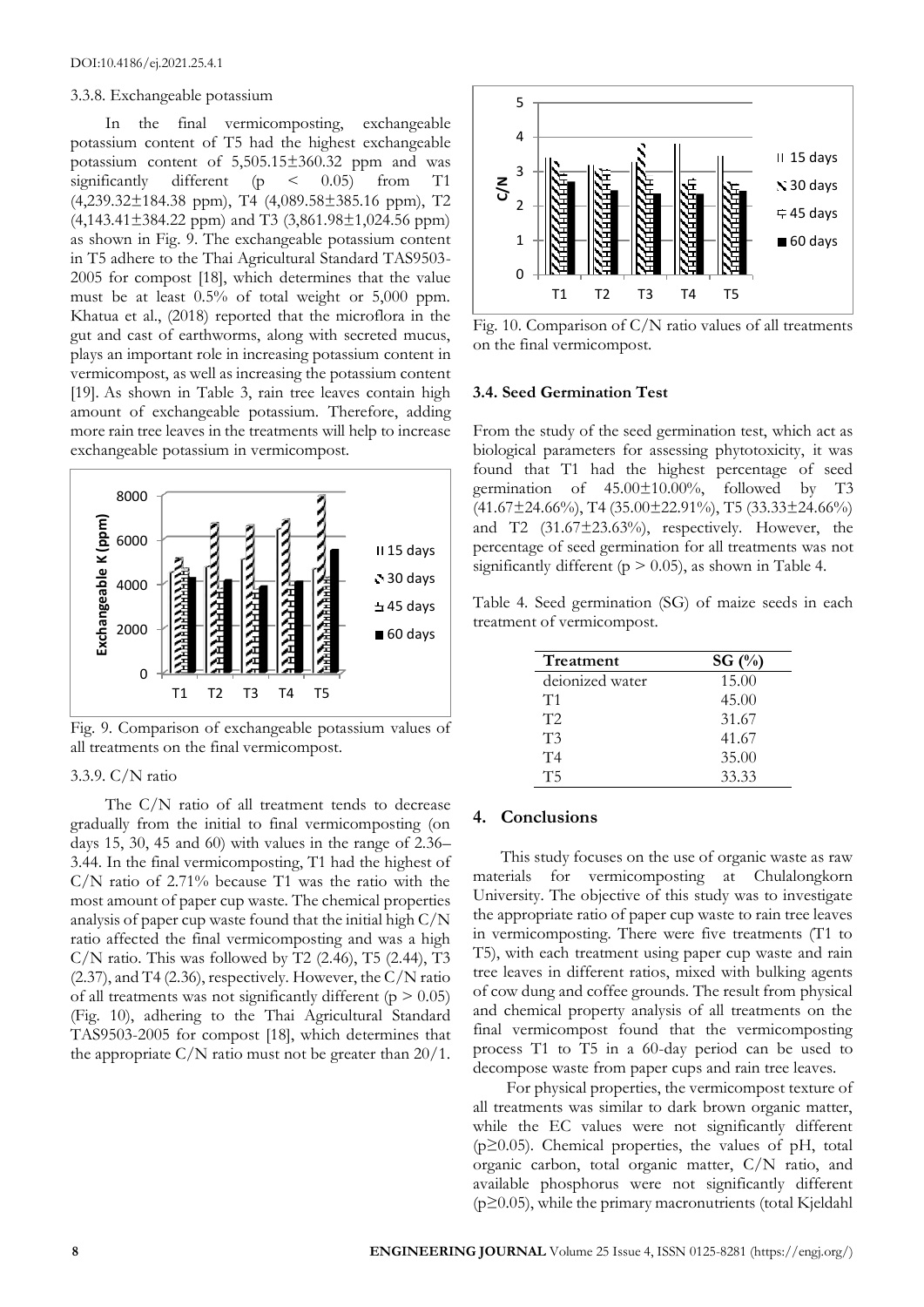nitrogen, and exchangeable potassium) were significantly different ( $p \leq 0.05$ ).

The comparison with the compost quality standards of the Thai Agricultural Standard appeared to show that T5 was the most appropriate ratio due to T5 was the only ratio that had the exchangeable potassium content adhere to the Thai Agricultural Standard. However, T1 to T5 can help improve the physical properties of the soil but required the addition of nutrients (nitrogen, phosphorus and potassium), which should be used alongside chemical fertilizers. The use of organic waste in vermicomposting proves to be a viable alternative for managing waste at Chulalongkorn University. It helps to recycle waste and reduce disposal costs.

Further studies to enhance the number of primary macronutrients (total Kjeldahl nitrogen, available phosphorus, and exchangeable potassium), in an effort to improve the chemical properties of the soil, should be conducted, while a life-cycle assessment and economic feasibility study should be conducted to understand its sustainable development value.

# **Acknowledgements**

This project was supported by the Department of Environmental Science, Faculty of Science, Chulalongkorn University. The authors gratefully acknowledge the generosity of the Physical Resources Management of Chulalongkorn University, and Faculty of Engineering, Chulalongkorn University, for providing materials and mechanical equipment. The authors would also like to thank Dr. Sujitra Vassanadamrongdee and Mr. Korb Limsuwan (PI of Chula Zero Waste Project) for their encouragement, as well as Dr. Sarawut Srithongouthai, Dr.Vorapot Kanokantapong and Dr. Chidsanuphong Chart-asa for their kindly suggestions.

# **References**

- [1] Pollution Control Department, "Situation of waste and hazardous substances," Thailand Pollution Report 2017, pp. 23–26, 2018.
- [2] Chula Zero Waste Project, "Closed-loop Bioplastic Management," (in Thai) 2018. [Online]. Available: http://www.chulazerowaste.chula.ac.th/waste-linedata/ (accessed: Jan 2019).
- [3] N. Kansai, N. Chaisuwan, and N. Supakata, "Characteristics of carbonized briquettes from rain tree (*Samanea saman*) residues and coffee ground/tea waste for domestic household cooking," *Engineering Journal*, vol. 22, pp. 47–63, 2018.
- [4] S. Suntararak, "The utilization of mixed food scraps and rain tree (*Samanea saman*) leaves compost in rice (*Oryza sativa* L.) varieties RD 6 growing," Department of Environmental Science, Faculty of Science Rajabhat Buriram University, 2014.
- [5] S. L. Lim, S. H. Lee, and T. Y. Wu, "Sustainability of using composting and vermicomposting

technologies for organic solid waste biotransformation: Recent overview, greenhouse gases emissions and economic analysis," *Journal of Cleaner Production,* vol. 111, pp. 262–278, 2016.

- [6] K. Arumugam, S. Renganathan, O. O. Babalola, and V. Muthunarayanan, "Investigation on paper cup waste degradation by bacterial consortium and *Eudrillus eugeinea* through vermicomposting," *Waste Management*, vol. 74, pp. 185–193, 2018.
- [7] M. Batham, R. Gupta, and A. Tiwari, "Implementation of bulking agents in composting: A review," *Journal of Bioremediation & Biodegradation*, vol. 4, 2013.
- [8] Department of Business Development, "The business of coffee, cocoa and tea," Euromonitor International, pp. 1–4, 2017.
- [9] L. Zhang and X. Sun, "Using cow dung and spent coffee grounds to enhance the two-stage cocomposting of green waste," *Bioresource Technology*, vol. 245, pp. 152–161, 2017.
- [10] D. Wu, X. Yu, S. Chu, D. F. Jacobs, X. Wei, C. Wang, F. Long, X. Chen, and S. Zeng, "Alleviation of heavy metal phytotoxicity in sewage sludge by vermicomposting with additive urban plant litter," *Science of the Total Environment*, vol. 633, pp. 71–80, 2018.
- [11] S. L. Lim, L. H. Lee, and T. Y. Wu, "Sustainability of using composting and vermicomposting technologies for organic solid waste biotransformation: Recent overview, greenhouse gases emissions and economic analysis," *Journal of Cleaner Production,* vol. 111, pp. 262-278, 2016.
- [12] Land Development Department, "Microbial activator," (in Thai) 2003. [Online]. Available: http://www.ldd.go.th. (accessed: Jan 2019).
- [13] N. Kamolmanit and A. Reungsang, "Effect of carbon to nitrogen ratio on the composting of cassava pulp with swine manure," *Journal of Water and Environment Technology*, vol. 4, pp. 33-50, 2006.
- [14] T. Srisatit, *Municipal Solid Waste Management Engineering*, 1st ed. Bangkok, Thailand: The Engineering Institute of Thailand under H.M. The King's Patronage, 2015.
- [15] Y. Luo, J. Liang, G. Zeng, M. Chen, D. Mo, G. Li, and D. Zhang, "Seed germination test for toxicity evaluation of compost: Its roles, problems and prospects," *Waste Management*, vol. 71, pp. 109–114, 2018.
- [16] K. Kongrod, "Conditions for composting process of sewage sludge and bagasse," Faculty of Environment and Resource Studies, Mahidol University, 2003.
- [17] B. Jolanun, *Composting (Science & Technology Simplified)*, 4th ed. Chiangmai, Thailand: Mister James Design and Print, 2013, pp. 21–52.
- [18] *Compost, Thai Agricultural Standard*, TAS9503-2005, National Bureau of Agricultural Commodity and Food Standards, Ministry of Agriculture and Cooperative, 2005.